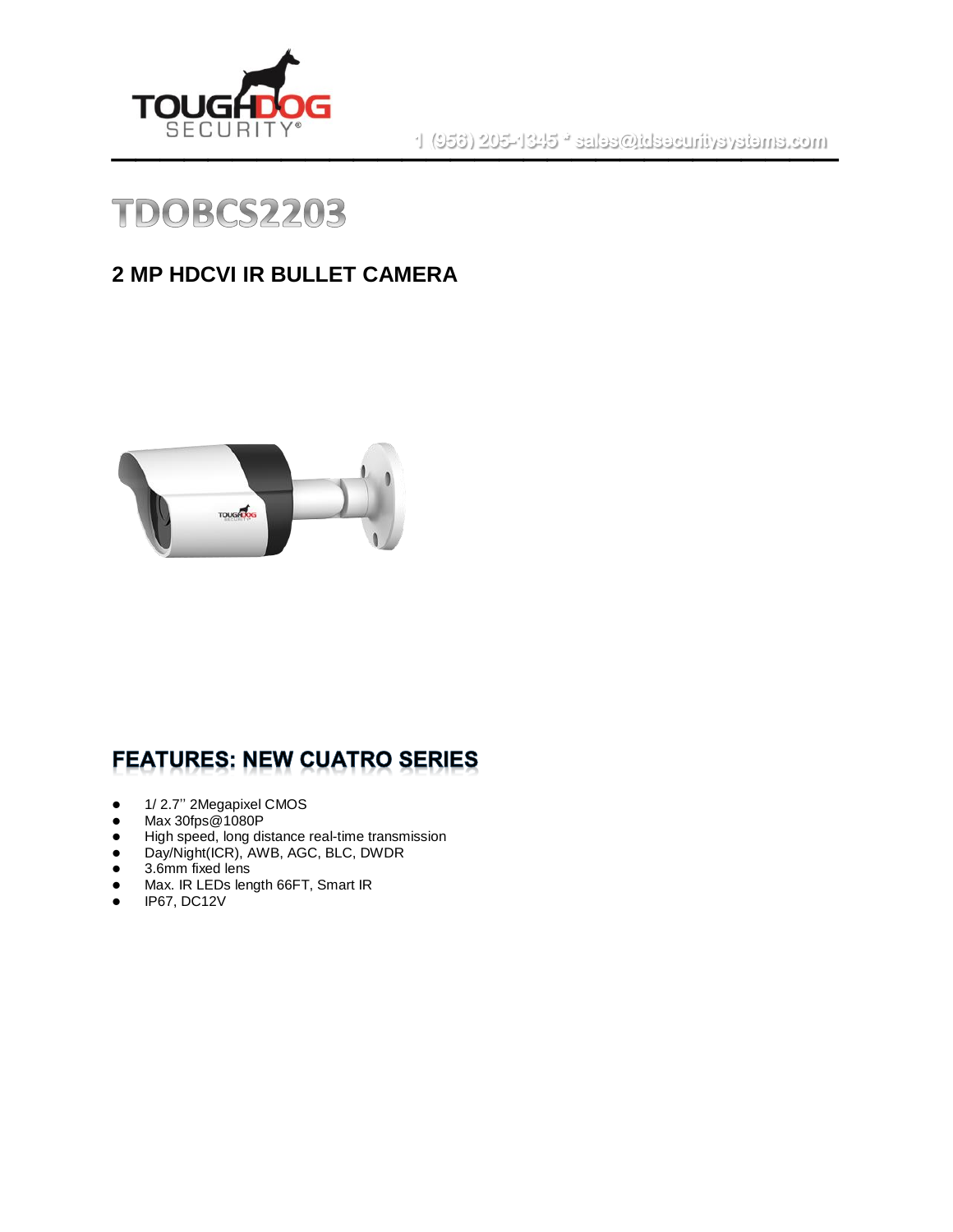

# Specifications:

| <b>Model</b>                | <b>TDOBCS2203</b>                                                              |  |
|-----------------------------|--------------------------------------------------------------------------------|--|
| <b>Camera</b>               |                                                                                |  |
| Image Sensor                | 1/2.7" CMOS                                                                    |  |
| <b>Effective Pixels</b>     | 1920(H)×1080(V), 2MP                                                           |  |
| <b>Scanning System</b>      | Progressive                                                                    |  |
| <b>Electronic Shutter</b>   | PAL: 1/25~00000s NTSC:1/30~1/100000s                                           |  |
| Min. Illumination           | 0.02Lux/F2.0, 0Lux IR on                                                       |  |
| S/N Ratio                   | More than 65db                                                                 |  |
| <b>IR Distance</b>          | Up to 20m (66ft)                                                               |  |
| IR On/Off Control           | Auto/Manual                                                                    |  |
| <b>IR Leds</b>              | $\overline{12}$                                                                |  |
| Lens                        |                                                                                |  |
| Lens Type                   | Fixed Lens / Fixed Iris                                                        |  |
| Mount Type                  | Board-In                                                                       |  |
| <b>Focal Length</b>         | 3.6mm                                                                          |  |
| Max Aperture                | F2.0                                                                           |  |
| Angle of View               | $H:89.9^{\circ}$ (59.4°)                                                       |  |
| <b>Focus Control</b>        | N/A                                                                            |  |
| <b>Close Focus Distance</b> | 600mm (1800mm) 23.62" (70.87")                                                 |  |
| Pan / Tilt / Rotation       |                                                                                |  |
| Pan/Tilt/Rotation           | Pan: 0°~360° Tilt: 0°~90° Rotation: 0°~360°                                    |  |
| <b>Video</b>                |                                                                                |  |
| Resolution                  | 1080P (1920×1080)                                                              |  |
| <b>Frame Rate</b>           | 25/30fps@1080P, 25/30/50/60fps@720P                                            |  |
| Video Output                | 1-channel BNC high definition video output / CVBS video output (Can<br>switch) |  |



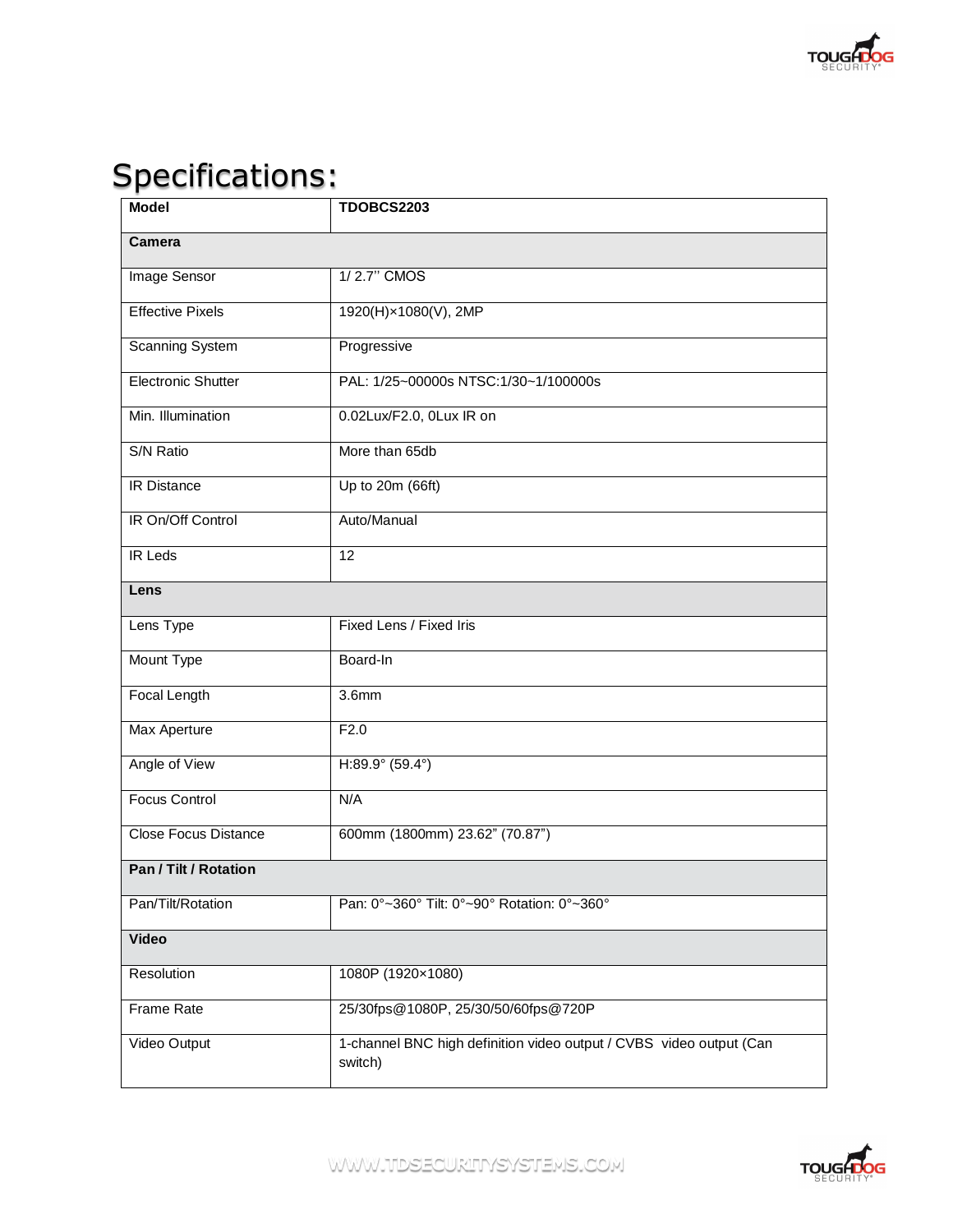

| Day/Night                                 | Auto (ICR) / Manual                                                                                                            |
|-------------------------------------------|--------------------------------------------------------------------------------------------------------------------------------|
| <b>OSD Menu</b>                           | Multi-language                                                                                                                 |
| <b>BLC Mode</b>                           | BLC / HLC / DWDR                                                                                                               |
| <b>WDR</b>                                | <b>DWDR</b>                                                                                                                    |
| Gain Control                              | <b>AGC</b>                                                                                                                     |
| Noise Reduction                           | 2D                                                                                                                             |
| <b>White Balance</b>                      | Auto/Manual                                                                                                                    |
| Smart IR                                  | Auto/Manual                                                                                                                    |
| <b>Certifications</b>                     |                                                                                                                                |
| Certifications                            | CE (EN55032, EN55024, EN50130-4) FCC (CFR 47 FCC Part 15 subpartB,<br>ANSI C63.4-2014) UL (UL60950-1+CAN/CSA C22.2 No.60950-1) |
| <b>Interface</b>                          |                                                                                                                                |
| Audio Interface                           | N/A                                                                                                                            |
| <b>Electrical</b>                         |                                                                                                                                |
| Power Supply                              | 12 V DC±25%                                                                                                                    |
| Power Consumption                         | Max 3W (12 V DC, IR on)                                                                                                        |
| Environmental                             |                                                                                                                                |
| <b>Operating Conditions</b>               | -40°C ~ +60°C (-40°F ~ +140°F) / Less than 90% RH<br>* Start up should be done at above -40°C (-40°F)                          |
| <b>Storage Conditions</b>                 | -40°C ~ +60°C (-40°F ~ +140°F) / Less than 90% RH                                                                              |
| Ingress Protection & Vandal<br>Resistance | IP67                                                                                                                           |
| <b>Construction</b>                       |                                                                                                                                |
| Casing                                    | Aluminum                                                                                                                       |
| Dimensions                                | 156.3mm×70mmx70mm (6.15"×2.76"x2.76")                                                                                          |
| Net Weight                                | $0.30$ kg $(0.66$ lb)                                                                                                          |
| Gross Weight                              | 0.37kg (0.82lb)                                                                                                                |

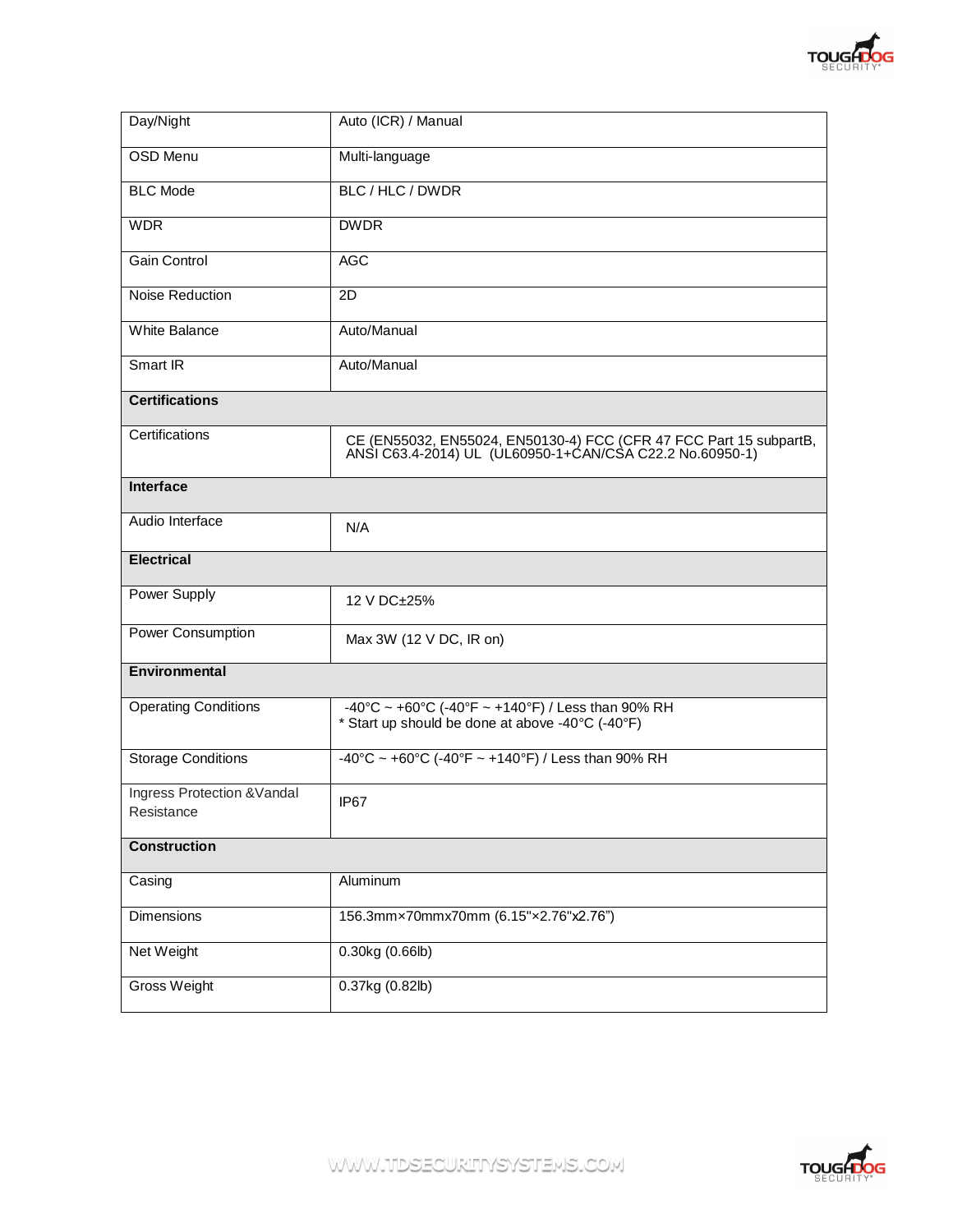

### Accessories:



PFA134 PFA150



## Dimensions:





WWW.TIDSECURITYSYSTEMS.COM